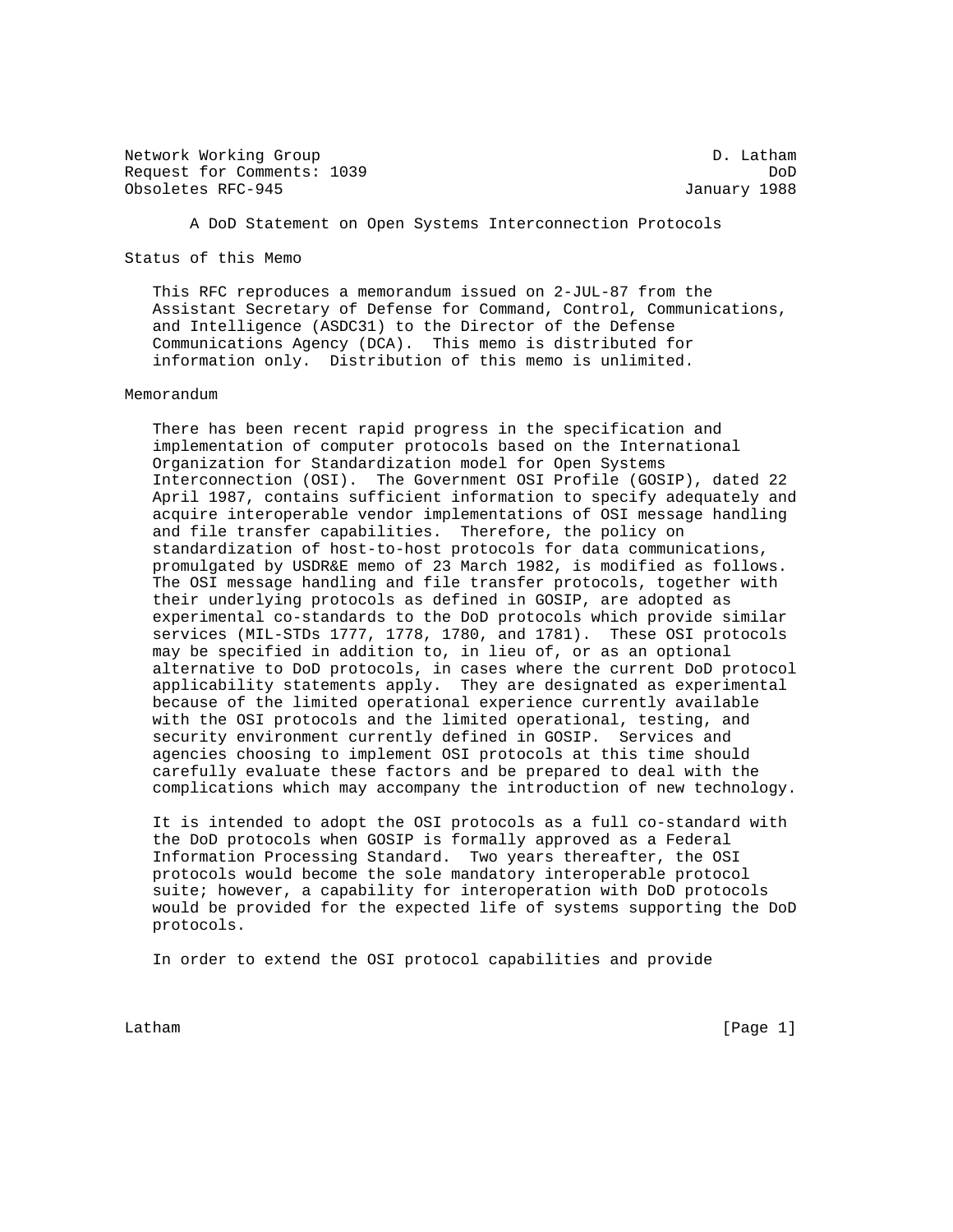interoperability between the DoD and OSI protocols as rapidly as possible, the following actions are requested:

 a. The Director, Defense Communications Agency, as the DoD Executive Agent for Data Communications Protocol Standards, should:

 \* Publish by November 1987 the DoD-OSI Interoperability and Transition Plan. The plan should provide for interoperation of the DoD and OSI protocols at the application level. A capability for experimental interoperability of DoD and OSI message handling and file transfer capabilities should be provided by March 1988, and a limit operational capability by January 1989.

 \* Join the Corporation for Open Systems (COS) as the Department of Defense representative. COS is a non-profit consortium formed to deal with testing and other operational issues relating to OSI protocols. At the request of the Office of Management and Budget, the Services and other defense agencies should not join COS directly, but may participate as the agents of DCA on appropriate COS committees.

 \* Coordinate Service and agency participation, in accordance with existing directives, in groups developing OSI standards, specifications and operating and management procedures. These groups include the Government OSI User's Group, the National Bureau of Standards OSI Implementor's Workshop, the Corporation for Open Systems, the Manufacturing and Automation Protocol (MAP) and Technical and Office Protocol (TOP) user's groups, the American National Standards Institute X3S3 and X3T5 committees, and the NATO Tri-Service Group on Communications and Electronic Equipment, Sub-Group 9 (Data Processing and Distribution).

 b. The Director, National Security Agency should assure that the efforts of the ongoing Secure Data Network Systems program can be used to provide the security extensions defined as future work items in GOSIP.

 c. The Services and defense agencies should share the results and experience of early implementations under the experimental coexistence policy by actively participating in the groups indicated above, under DCA coordination. This experience should be particularly valuable in assuring that military requirements can be satisfied by the developing OSI standards, specifications, and procedures.

 This guidance provides for the interim steps necessary to continue progress toward implementation of OSI standards. As the technology

Latham [Page 2]